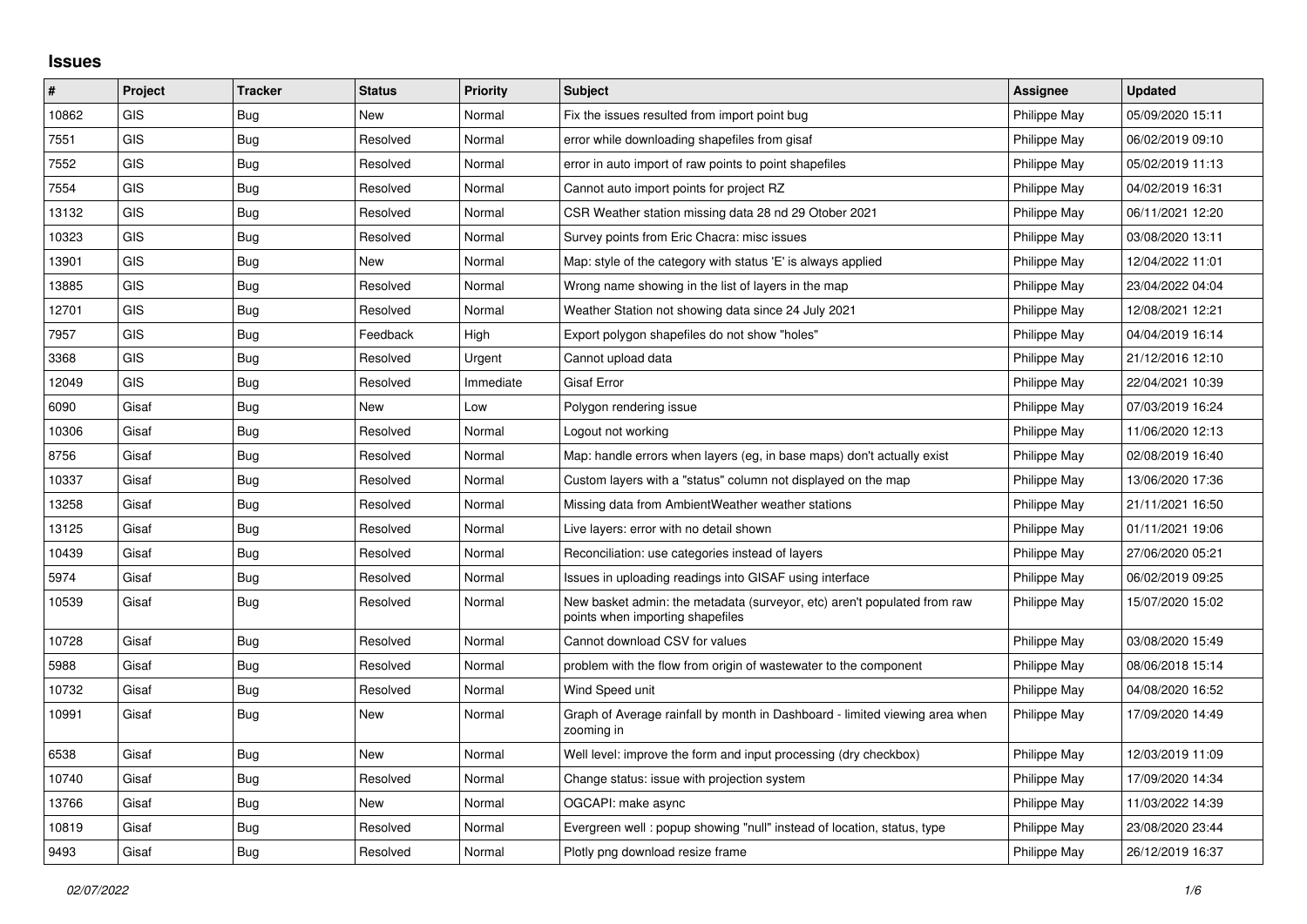| #     | Project                             | <b>Tracker</b> | <b>Status</b> | <b>Priority</b> | <b>Subject</b>                                                                                                       | Assignee     | <b>Updated</b>   |
|-------|-------------------------------------|----------------|---------------|-----------------|----------------------------------------------------------------------------------------------------------------------|--------------|------------------|
| 10360 | Gisaf                               | <b>Bug</b>     | Resolved      | Normal          | Cannot import survey: accuracy issue                                                                                 | Philippe May | 17/06/2020 01:29 |
| 10829 | Gisaf                               | Bug            | Resolved      | Normal          | Missing symbols                                                                                                      | Philippe May | 24/08/2020 12:34 |
| 10830 | Gisaf                               | Bug            | Resolved      | Normal          | Import issue with raw survey points                                                                                  | Philippe May | 30/08/2020 14:45 |
| 10180 | Gisaf                               | <b>Bug</b>     | Resolved      | Normal          | Error importing Johan's shapefile                                                                                    | Philippe May | 27/05/2020 15:34 |
| 7584  | Gisaf                               | Bug            | In Progress   | Normal          | Error with large integers (graphql)                                                                                  | Philippe May | 20/09/2019 10:52 |
| 9519  | Gisaf                               | <b>Bug</b>     | Resolved      | Normal          | Map info: fix icons                                                                                                  | Philippe May | 02/01/2020 13:11 |
| 9465  | Gisaf                               | <b>Bug</b>     | Resolved      | Normal          | Export plots to PNG missing axis labels                                                                              | Philippe May | 08/01/2020 11:35 |
| 9603  | Gisaf                               | <b>Bug</b>     | New           | Normal          | Map: clean memory after removing layer                                                                               | Philippe May | 20/01/2020 13:05 |
| 9602  | Gisaf                               | <b>Bug</b>     | Resolved      | Normal          | Map: ability to cancel download                                                                                      | Philippe May | 20/01/2020 18:32 |
| 10400 | Gisaf                               | Bug            | Resolved      | Normal          | Map search: works only once                                                                                          | Philippe May | 24/06/2020 12:05 |
| 10407 | Gisaf                               | Bug            | Resolved      | Normal          | Live layer DXF export: missing reprojection                                                                          | Philippe May | 23/06/2020 04:24 |
| 10213 | Gisaf                               | <b>Bug</b>     | Resolved      | Normal          | Point showing in the reconciliation pop-up but error while reconciling                                               | Philippe May | 26/06/2020 14:37 |
| 10123 | Gisaf                               | Bug            | Resolved      | Normal          | Basket Upload: store not saved                                                                                       | Philippe May | 19/05/2020 17:36 |
| 10122 | Gisaf                               | Bug            | Resolved      | Normal          | Reconciliation: missing categories                                                                                   | Philippe May | 19/05/2020 02:53 |
| 10125 | Gisaf                               | Bug            | Resolved      | Normal          | Feature with Status other than existing, not showing in the map (example: future   Philippe May<br>building outline) |              | 20/05/2020 04:05 |
| 10140 | Gisaf                               | Bug            | <b>New</b>    | Normal          | Admin: sort out manager role                                                                                         | Philippe May | 19/05/2020 19:22 |
| 10149 | Gisaf                               | Bug            | Resolved      | Normal          | Import basket: fix authorization auto import                                                                         | Philippe May | 09/06/2020 23:09 |
| 8231  | Gisaf                               | Bug            | Resolved      | Normal          | Fix status in table definition of new categories                                                                     | Philippe May | 03/05/2019 17:26 |
| 10289 | Gisaf                               | <b>Bug</b>     | Resolved      | Normal          | New basket: cannot import raingauge Excel sheet                                                                      | Philippe May | 11/06/2020 12:17 |
| 9036  | Gisaf                               | Bug            | Resolved      | Normal          | Fix login indicator                                                                                                  | Philippe May | 03/10/2019 15:15 |
| 13985 | Gisaf                               | <b>Bug</b>     | New           | High            | Gisaf is hanged                                                                                                      | Philippe May | 29/04/2022 22:15 |
| 10151 | <b>GIS</b>                          | Feature        | Resolved      | Normal          | PG ADMIN installation on server                                                                                      | Philippe May | 23/05/2020 12:04 |
| 7763  | GIS                                 | Feature        | Feedback      | Normal          | Infrastructure: migrate old-admin to the same server than gisaf                                                      | Philippe May | 25/02/2019 11:11 |
| 14090 | GIS                                 | Feature        | Resolved      | Normal          | Move to SDDs after failure of one HDD in the RAID array of the domUs                                                 | Philippe May | 27/05/2022 16:28 |
| 11486 | GIS                                 | Feature        | <b>New</b>    | Normal          | Button Labels for wells details                                                                                      | Philippe May | 21/12/2020 10:26 |
| 12075 | GIS                                 | Feature        | Resolved      | High            | CSR Weather Station not showing since 22 of april 2021                                                               | Philippe May | 29/04/2021 15:34 |
| 9220  | GIS                                 | Feature        | Resolved      | High            | Setting the daily resampling of weather data starting from 8.30 am                                                   | Philippe May | 08/01/2020 17:57 |
| 13968 | Geomatic studio<br>models for Gisaf | Feature        | Resolved      | Normal          | Create layers and all for the LB records                                                                             | Philippe May | 28/04/2022 17:18 |
| 7725  | Geomatic studio<br>models for Gisaf | Feature        | Resolved      | Normal          | Add a button for generating reports                                                                                  | Philippe May | 25/02/2019 13:08 |
| 12646 | Geomatic studio<br>models for Gisaf | Feature        | New           | Normal          | Add and import new data from Johan for OFC                                                                           | Philippe May | 01/08/2021 19:46 |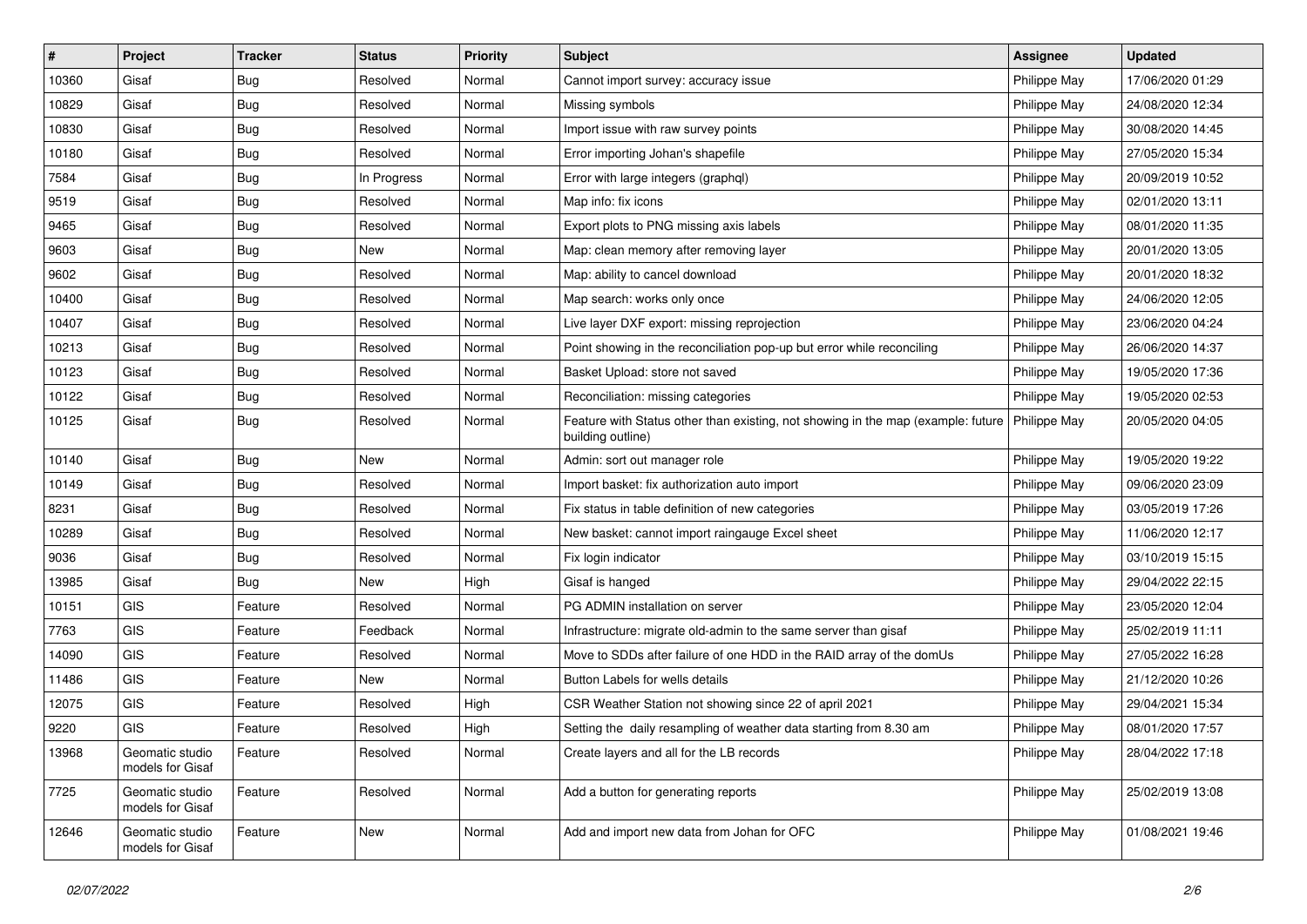| $\pmb{\#}$ | Project                             | <b>Tracker</b> | <b>Status</b> | <b>Priority</b> | <b>Subject</b>                                                                       | <b>Assignee</b> | <b>Updated</b>   |
|------------|-------------------------------------|----------------|---------------|-----------------|--------------------------------------------------------------------------------------|-----------------|------------------|
| 7709       | Geomatic studio<br>models for Gisaf | Feature        | Resolved      | Normal          | Waste water treatment plant improvements                                             | Philippe May    | 19/03/2019 23:58 |
| 11678      | Geomatic studio<br>models for Gisaf | Feature        | New           | Normal          | Add new models for AVES                                                              | Philippe May    | 02/02/2021 12:13 |
| 7696       | Geomatic studio<br>models for Gisaf | Feature        | Resolved      | Normal          | HT Cables shapefile from Johan                                                       | Philippe May    | 25/02/2019 18:54 |
| 7710       | Geomatic studio<br>models for Gisaf | Feature        | Resolved      | Normal          | Add fields to the individual components                                              | Philippe May    | 25/02/2019 13:07 |
| 7711       | Geomatic studio<br>models for Gisaf | Feature        | Resolved      | Normal          | Add fields to component types                                                        | Philippe May    | 25/02/2019 13:06 |
| 7379       | Gisaf                               | Feature        | New           | Low             | Make Gisaf installable (Progressive Web App)                                         | Philippe May    | 02/02/2019 10:27 |
| 6099       | Gisaf                               | Feature        | New           | Low             | Sanic/Gino admin                                                                     | Philippe May    | 07/03/2019 16:24 |
| 5618       | Gisaf                               | Feature        | Resolved      | Low             | Export layers as DXF                                                                 | Philippe May    | 05/03/2019 12:42 |
| 10948      | Gisaf                               | Feature        | Resolved      | Normal          | Add WMS3 server capabilities (with pygeoapi)                                         | Philippe May    | 14/09/2020 16:59 |
| 5033       | Gisaf                               | Feature        | Resolved      | Normal          | Add an option to display a base line in the bar charts                               | Philippe May    | 04/01/2018 01:09 |
| 8630       | Gisaf                               | Feature        | Resolved      | Normal          | Map: add option for filter with status                                               | Philippe May    | 10/07/2019 16:49 |
| 8721       | Gisaf                               | Feature        | New           | Normal          | Survey data basket: handle the case when more than one file in the basket per<br>day | Philippe May    | 14/10/2020 17:01 |
| 7527       | Gisaf                               | Feature        | Resolved      | Normal          | Give an option to resample data for graphs (eg. rain gauge)                          | Philippe May    | 07/03/2019 16:24 |
| 8669       | Gisaf                               | Feature        | Resolved      | Normal          | Groups of map layers                                                                 | Philippe May    | 26/07/2019 10:51 |
| 9749       | Gisaf                               | Feature        | New           | Normal          | Strip extra characters in graphQL queries                                            | Philippe May    | 07/09/2020 12:48 |
| 9538       | Gisaf                               | Feature        | New           | Normal          | Download shapefile of raw survey points facility - TO BE REMOVED?                    | Philippe May    | 07/01/2020 14:35 |
| 10014      | Gisaf                               | Feature        | Resolved      | Normal          | Interity checks                                                                      | Philippe May    | 19/05/2020 19:23 |
| 9944       | Gisaf                               | Feature        | Resolved      | Normal          | Admin: manage categories                                                             | Philippe May    | 10/04/2020 12:06 |
| 9789       | Gisaf                               | Feature        | New           | Normal          | Login: put in a dialog                                                               | Philippe May    | 28/02/2020 04:28 |
| 10182      | Gisaf                               | Feature        | Resolved      | Normal          | Function to change status of surveyed features                                       | Philippe May    | 15/07/2020 15:10 |
| 9509       | Gisaf                               | Feature        | Resolved      | Normal          | Update angular-plotly to 1.5.0                                                       | Philippe May    | 04/01/2020 12:05 |
| 9510       | Gisaf                               | Feature        | Resolved      | Normal          | Automatically resample to daily when there's too much data                           | Philippe May    | 01/01/2020 14:12 |
| 9563       | Gisaf                               | Feature        | Resolved      | Normal          | Live layers: add option to link to a map feature                                     | Philippe May    | 12/01/2020 22:22 |
| 9516       | Gisaf                               | Feature        | Resolved      | Normal          | Map: add option to grab link to the selected feature                                 | Philippe May    | 02/01/2020 15:42 |
| 9517       | Gisaf                               | Feature        | Resolved      | Normal          | Tags: add location                                                                   | Philippe May    | 03/01/2020 11:54 |
| 9534       | Gisaf                               | Feature        | Resolved      | Normal          | GeoJson store: systematically use geodataframes                                      | Philippe May    | 07/01/2020 16:51 |
| 12491      | Gisaf                               | Feature        | Resolved      | Normal          | Measure distances on the map                                                         | Philippe May    | 11/07/2021 11:51 |
| 10675      | Gisaf                               | Feature        | Resolved      | Normal          | Add attribution on map                                                               | Philippe May    | 04/07/2021 13:58 |
| 10152      | Gisaf                               | Feature        | Resolved      | Normal          | wells list in Measures Tab with only wells having measures                           | Philippe May    | 10/06/2020 15:05 |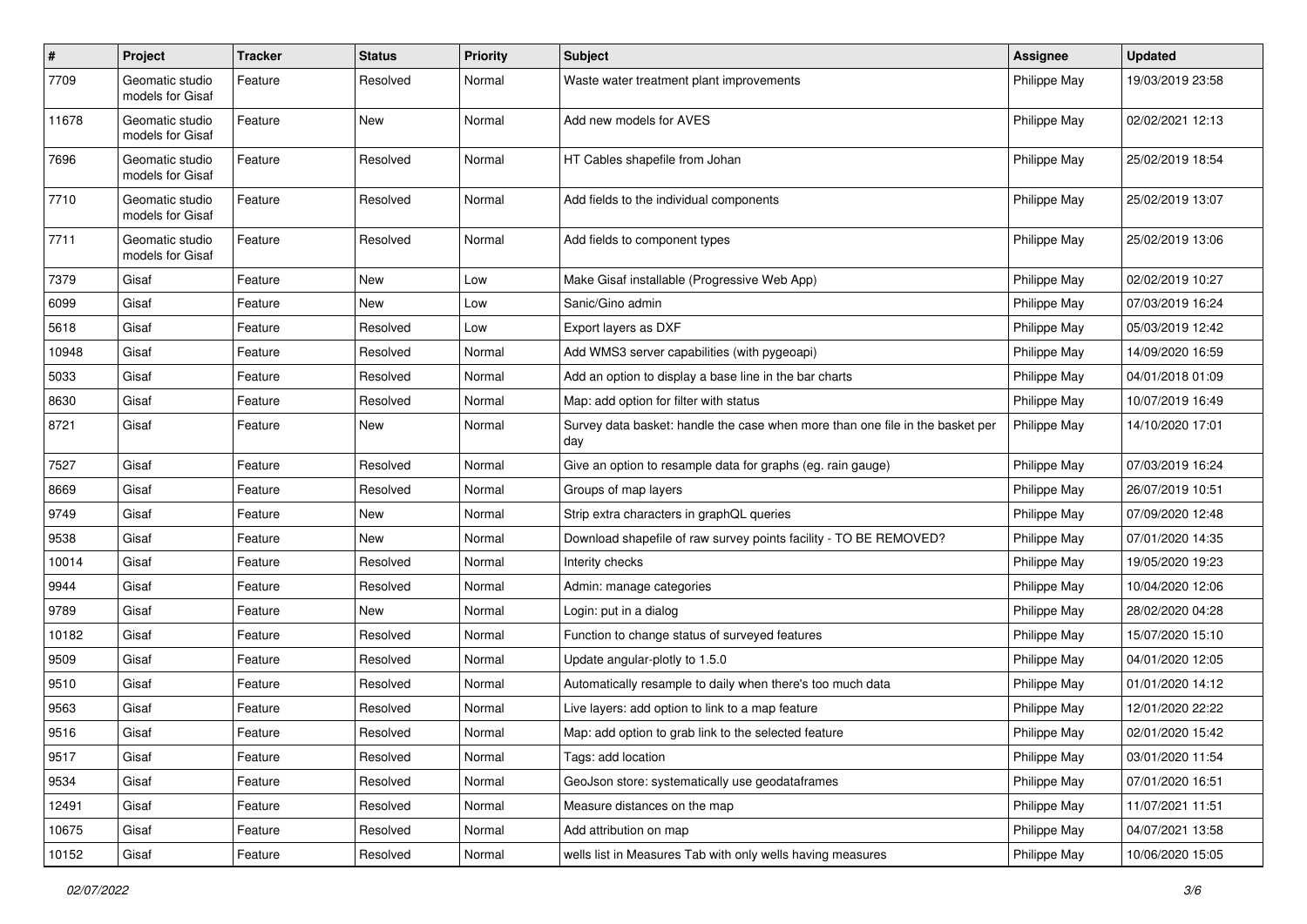| #     | Project    | <b>Tracker</b> | <b>Status</b> | <b>Priority</b> | <b>Subject</b>                                                    | <b>Assignee</b> | <b>Updated</b>   |
|-------|------------|----------------|---------------|-----------------|-------------------------------------------------------------------|-----------------|------------------|
| 10331 | Gisaf      | Feature        | Resolved      | Normal          | Reconciliation: sort layer by alphabetical order                  | Philippe May    | 12/06/2020 17:45 |
| 10536 | Gisaf      | Feature        | Resolved      | Normal          | Migrate PlottableModel.Actions.download_csv_value to plugins      | Philippe May    | 15/07/2020 15:07 |
| 10920 | Gisaf      | Feature        | Resolved      | Normal          | Add option to display labels on the map                           | Philippe May    | 07/09/2020 11:54 |
| 10741 | Gisaf      | Feature        | Resolved      | Normal          | Add a way for changing status of a feature, given its original id | Philippe May    | 16/09/2020 17:35 |
| 10569 | Gisaf      | Feature        | Resolved      | Normal          | Well Masterfile/Repository                                        | Philippe May    | 19/12/2020 17:10 |
| 3472  | Gisaf      | Feature        | Resolved      | Normal          | Weather station graphs: choice of parameters                      | Philippe May    | 10/03/2019 14:52 |
| 11649 | Gisaf      | Feature        | Resolved      | Normal          | Wells timeline dashboard misc. improvements                       | Philippe May    | 27/01/2021 15:47 |
| 11577 | Gisaf      | Feature        | Resolved      | Normal          | Dashboard: multiple sections per page                             | Philippe May    | 27/01/2021 12:37 |
| 11449 | Gisaf      | Feature        | Resolved      | Normal          | Strip extra characters when importing survey CSV files            | Philippe May    | 10/12/2020 01:06 |
| 11907 | Gisaf      | Feature        | Resolved      | Normal          | Allow specific project list for custom models                     | Philippe May    | 19/03/2021 16:13 |
| 11762 | Gisaf      | Feature        | Resolved      | Normal          | Switch from Mapbox to Maplibre                                    | Philippe May    | 20/11/2021 15:21 |
| 6990  | GIS        | Support        | Resolved      | Normal          | Create a VM for Notebooks                                         | Philippe May    | 10/11/2018 15:57 |
| 13235 | GIS        | Support        | Resolved      | Normal          | Server hardware failure (sdc hard drive)                          | Philippe May    | 19/11/2021 17:59 |
| 11898 | GIS        | Support        | New           | Normal          | Add Aurogreen Weather Station                                     | Philippe May    | 17/03/2021 12:10 |
| 6494  | GIS        | Support        | Resolved      | Normal          | Add CC copyright on data                                          | Philippe May    | 31/08/2018 21:19 |
| 10153 | <b>GIS</b> | Support        | Resolved      | Normal          | Postgis access for Selvarani in QGis                              | Philippe May    | 23/05/2020 12:05 |
| 10693 | GIS        | Support        | Resolved      | Normal          | Wrong geometry type for category R54                              | Philippe May    | 30/07/2020 12:00 |
| 10291 | GIS        | Support        | In Progress   | Normal          | Vacuum DB at reboot                                               | Philippe May    | 29/10/2021 11:44 |
| 13203 | GIS        | Support        | In Progress   | Normal          | Redis server: fix warning relarted to memory allocation           | Philippe May    | 12/11/2021 13:03 |
| 7402  | <b>GIS</b> | Support        | New           | Normal          | Integrate data from well probes                                   | Philippe May    | 10/01/2019 11:12 |
| 12051 | GIS        | Support        | New           | Normal          | Update pgadmin                                                    | Philippe May    | 22/04/2021 12:57 |
| 7120  | GIS        | Support        | In Progress   | Normal          | High CPU usage on the server (dom0)                               | Philippe May    | 26/02/2019 13:10 |
| 7156  | GIS        | Support        | Resolved      | Normal          | Make server boot again                                            | Philippe May    | 05/02/2019 11:13 |
| 13068 | GIS        | Support        | Resolved      | Normal          | Migrate gisaf VM to bullseye                                      | Philippe May    | 25/10/2021 17:28 |
| 12867 | <b>GIS</b> | Support        | In Progress   | Normal          | Upgrade server (all virtual machines) to Debian bullseye          | Philippe May    | 25/10/2021 17:34 |
| 6954  | GIS        | Support        | Resolved      | Normal          | Create a VM for DB                                                | Philippe May    | 10/11/2018 16:02 |
| 7343  | GIS        | Support        | Resolved      | Normal          | Add layer for locations                                           | Philippe May    | 02/02/2019 15:25 |
| 13982 | GIS        | Support        | Resolved      | Normal          | Update server's storage                                           | Philippe May    | 06/05/2022 14:38 |
| 7161  | <b>GIS</b> | Support        | In Progress   | Normal          | Setup remote backup                                               | Philippe May    | 19/12/2018 10:14 |
| 7853  | GIS        | Support        | New           | Normal          | Install OpenDroneMap and WebODM                                   | Philippe May    | 09/05/2019 15:57 |
| 8246  | GIS        | Support        | Resolved      | Normal          | Server down?                                                      | Philippe May    | 06/05/2019 15:45 |
| 8450  | GIS        | Support        | Resolved      | Normal          | Unable to Load Jupyter Lab                                        | Philippe May    | 10/06/2019 15:52 |
| 13763 | GIS        | Support        | Resolved      | Normal          | Gisaf not responding                                              | Philippe May    | 11/03/2022 13:03 |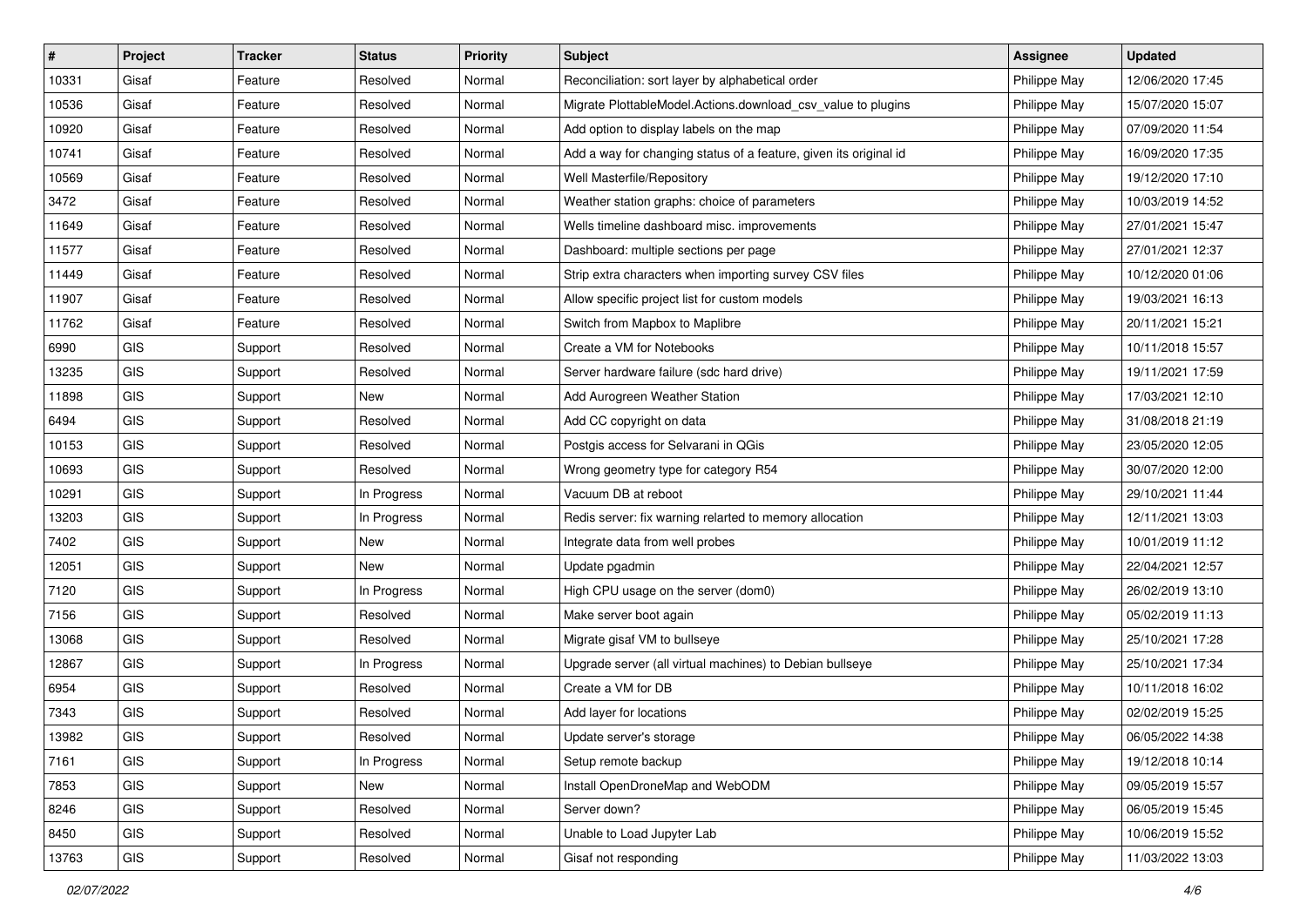| $\sharp$ | Project    | <b>Tracker</b> | <b>Status</b> | <b>Priority</b> | <b>Subject</b>                                             | <b>Assignee</b> | <b>Updated</b>   |
|----------|------------|----------------|---------------|-----------------|------------------------------------------------------------|-----------------|------------------|
| 9463     | <b>GIS</b> | Support        | Resolved      | Normal          | Setup a weather station in Kalpana                         | Philippe May    | 02/11/2021 15:08 |
| 9292     | <b>GIS</b> | Support        | Resolved      | Normal          | Server upgrade to buster                                   | Philippe May    | 13/11/2019 12:29 |
| 12895    | GIS        | Support        | Resolved      | Normal          | Migrate backups to Bung                                    | Philippe May    | 12/11/2021 00:36 |
| 8504     | <b>GIS</b> | Support        | Resolved      | Normal          | Clean data from the weather station                        | Philippe May    | 04/07/2019 17:05 |
| 13991    | <b>GIS</b> | Support        | In Progress   | High            | Gisaf is again hung                                        | Philippe May    | 30/04/2022 14:01 |
| 3410     | GIS        | Support        | Resolved      | High            | Map website to http://water.auroville.org.in               | Philippe May    | 27/12/2016 22:41 |
| 14072    | <b>GIS</b> | Support        | Resolved      | Urgent          | Gisaf very slow                                            | Philippe May    | 19/05/2022 02:29 |
| 13847    | <b>GIS</b> | Support        | New           | Urgent          | Gisaf not responding                                       | Philippe May    | 01/04/2022 17:08 |
| 13883    | <b>GIS</b> | Support        | Resolved      | Urgent          | Gisaf not responding - Possible issue with tag editing?    | Philippe May    | 07/04/2022 19:34 |
| 13447    | <b>GIS</b> | Support        | Resolved      | Urgent          | Server down due to electrical power cut                    | Philippe May    | 31/12/2021 17:14 |
| 6907     | Gisaf      | Support        | New           | Low             | Study alternative for TileServer                           | Philippe May    | 11/01/2020 11:45 |
| 13681    | Gisaf      | Support        | Resolved      | Normal          | Gisaf isn't Connecting                                     | Philippe May    | 19/02/2022 11:01 |
| 13090    | Gisaf      | Support        | Resolved      | Normal          | Importing error in new admin                               | Philippe May    | 28/10/2021 11:00 |
| 13952    | Gisaf      | Support        | Resolved      | Normal          | Gisaf isn't Connecting                                     | Philippe May    | 25/04/2022 11:27 |
| 11886    | Gisaf      | Support        | Resolved      | Normal          | Pandas resample deprecation warning                        | Philippe May    | 16/03/2021 12:49 |
| 10224    | Gisaf      | Support        | Resolved      | Normal          | Update gs.basemaps in Jupyter notebooks                    | Philippe May    | 14/06/2021 16:15 |
| 13202    | Gisaf      | Support        | Resolved      | Normal          | Gisaf is showing error                                     | Philippe May    | 12/11/2021 12:59 |
| 10214    | Gisaf      | Support        | <b>New</b>    | Normal          | <b>Multiple Reconciliations</b>                            | Philippe May    | 27/05/2020 16:12 |
| 11081    | Gisaf      | Support        | <b>New</b>    | Normal          | Gisaf doesn't allowed multiple reconciliation              | Philippe May    | 01/10/2020 15:00 |
| 11071    | Gisaf      | Support        | <b>New</b>    | Normal          | Reconciliation: cannot find some points                    | Philippe May    | 01/10/2020 13:03 |
| 12688    | Gisaf      | Support        | Resolved      | Normal          | Layers are not visible                                     | Philippe May    | 10/08/2021 10:03 |
| 9466     | Gisaf      | Support        | Resolved      | Normal          | Rename "altitude" to "elevation"                           | Philippe May    | 08/01/2020 11:27 |
| 10364    | Gisaf      | Support        | <b>New</b>    | Normal          | Reconcile the reconciliations                              | Philippe May    | 17/06/2020 17:27 |
| 11457    | Gisaf      | Support        | Resolved      | Normal          | Building Shed and Retaining Walls are not showing in a map | Philippe May    | 14/12/2020 19:52 |
| 9483     | Gisaf      | Support        | <b>New</b>    | Normal          | Performance: writing gpkg is slower than shapefiles        | Philippe May    | 08/01/2020 11:15 |
| 13642    | Gisaf      | Support        | Resolved      | Urgent          | Electrical problems: Server down                           | Philippe May    | 15/02/2022 09:38 |
| 9592     | Gisaf      | Support        | Resolved      | Urgent          | Follow up migration                                        | Philippe May    | 19/01/2020 13:42 |
| 11506    | <b>GIS</b> | Documentation  | <b>New</b>    | Normal          | Article on wells levels graphs                             | Philippe May    | 21/12/2020 16:41 |
| 7813     | Gisaf      | Documentation  | Resolved      | Normal          | Including credits for ESRI basemap (Sat, Highways, Labels) | Philippe May    | 05/03/2019 12:39 |
| 9552     | Gisaf      | Documentation  | Resolved      | Normal          | Weekly resampling - Starts on mondays                      | Philippe May    | 25/07/2020 17:12 |
| 5978     | <b>GIS</b> | Task           | Resolved      | High            | Registration for Bangalore Open Street Map conference      | Philippe May    | 11/06/2018 11:56 |
| 13115    | <b>GIS</b> | Task           | In Progress   | Urgent          | Server not working after power cut                         | Philippe May    | 29/10/2021 11:05 |